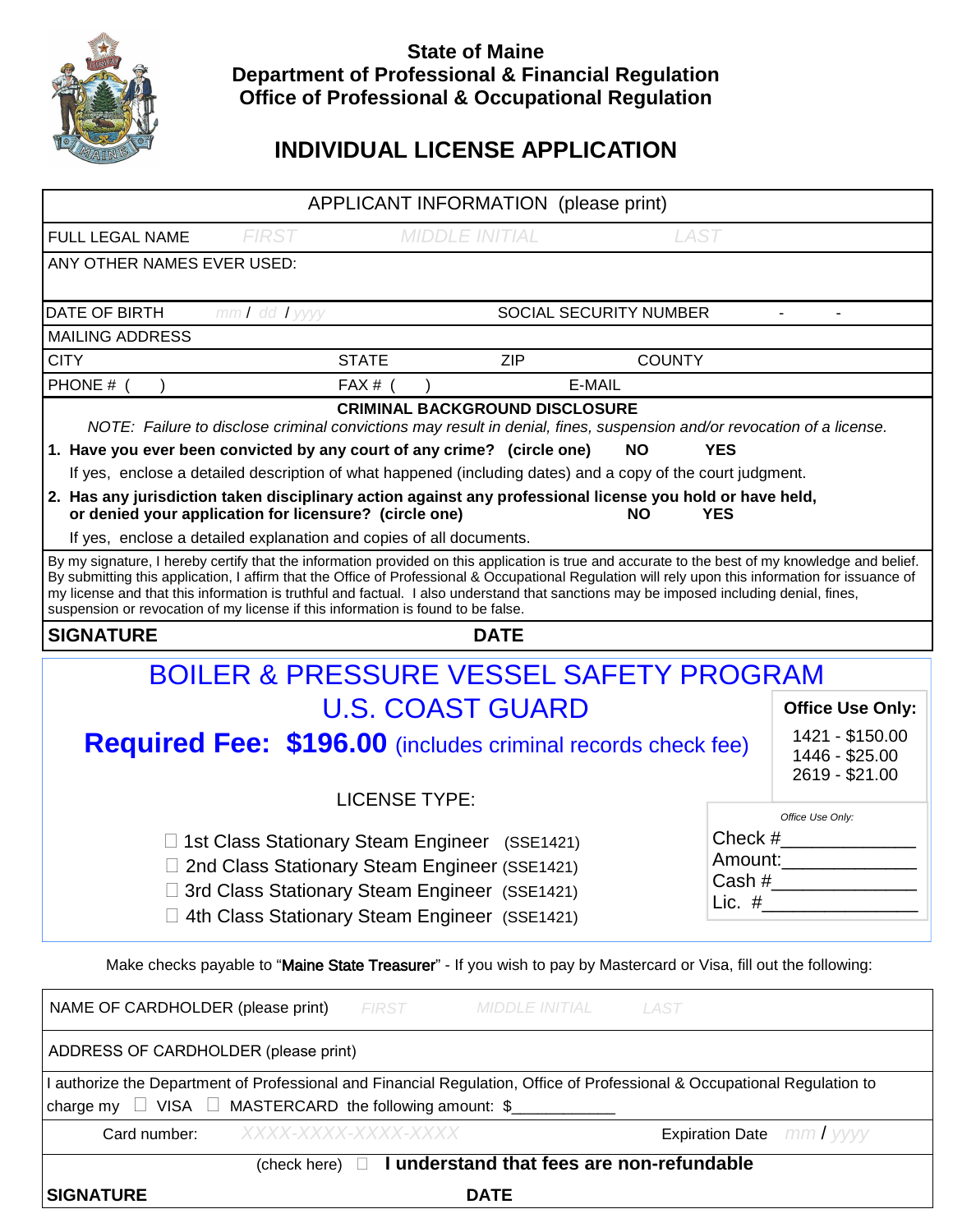U.S. Coast Guard License #: Expiration Date:

| Present Employer:      | Telephone:      | From $\frac{1}{\sqrt{2}}$<br>$\overline{To}$ $\frac{1}{\sqrt{1-\frac{1}{2}}\sqrt{1-\frac{1}{2}}\sqrt{1-\frac{1}{2}}\sqrt{1-\frac{1}{2}}\sqrt{1-\frac{1}{2}}\sqrt{1-\frac{1}{2}}\sqrt{1-\frac{1}{2}}\sqrt{1-\frac{1}{2}}\sqrt{1-\frac{1}{2}}\sqrt{1-\frac{1}{2}}\sqrt{1-\frac{1}{2}}\sqrt{1-\frac{1}{2}}\sqrt{1-\frac{1}{2}}\sqrt{1-\frac{1}{2}}\sqrt{1-\frac{1}{2}}\sqrt{1-\frac{1}{2}}\sqrt{1-\frac{1}{2}}\sqrt{1-\frac{1}{2}}\sqrt{1-\frac{1$<br>Month/day/year |  |
|------------------------|-----------------|-------------------------------------------------------------------------------------------------------------------------------------------------------------------------------------------------------------------------------------------------------------------------------------------------------------------------------------------------------------------------------------------------------------------------------------------------------------------|--|
| Complete Address:      |                 | Hrs. per Week:                                                                                                                                                                                                                                                                                                                                                                                                                                                    |  |
| Your Title:            |                 | Total Hrs.:                                                                                                                                                                                                                                                                                                                                                                                                                                                       |  |
| Detail Work Performed: |                 |                                                                                                                                                                                                                                                                                                                                                                                                                                                                   |  |
|                        | Plant Capacity: |                                                                                                                                                                                                                                                                                                                                                                                                                                                                   |  |
|                        |                 | <b>Boiler Steam Pressure:</b>                                                                                                                                                                                                                                                                                                                                                                                                                                     |  |
|                        |                 |                                                                                                                                                                                                                                                                                                                                                                                                                                                                   |  |
| Previous Employer :    | Telephone:      | From $\frac{1}{2}$<br>To $\frac{1}{\sqrt{2}}$<br>Month/day/year<br>Month/day/year                                                                                                                                                                                                                                                                                                                                                                                 |  |
|                        |                 |                                                                                                                                                                                                                                                                                                                                                                                                                                                                   |  |
| Complete Address:      |                 | Hrs. per Week:                                                                                                                                                                                                                                                                                                                                                                                                                                                    |  |
| Your Title:            | Total Hrs.:     |                                                                                                                                                                                                                                                                                                                                                                                                                                                                   |  |
| Detail Work Performed: |                 |                                                                                                                                                                                                                                                                                                                                                                                                                                                                   |  |
|                        | Plant Capacity: |                                                                                                                                                                                                                                                                                                                                                                                                                                                                   |  |
|                        |                 | <b>Boiler Steam Pressure:</b>                                                                                                                                                                                                                                                                                                                                                                                                                                     |  |
|                        |                 |                                                                                                                                                                                                                                                                                                                                                                                                                                                                   |  |

# **1. ENCLOSE A COPY OF YOUR U.S. COAST GUARD LICENSE (FRONT AND BACK)**

**2. DOCUMENT WORKING EXPERIENCE AS A BOILER ENGINEER OR OPERATOR 3 OF THE LAST 5 YEARS PRIOR TO MAKING APPLICATION**